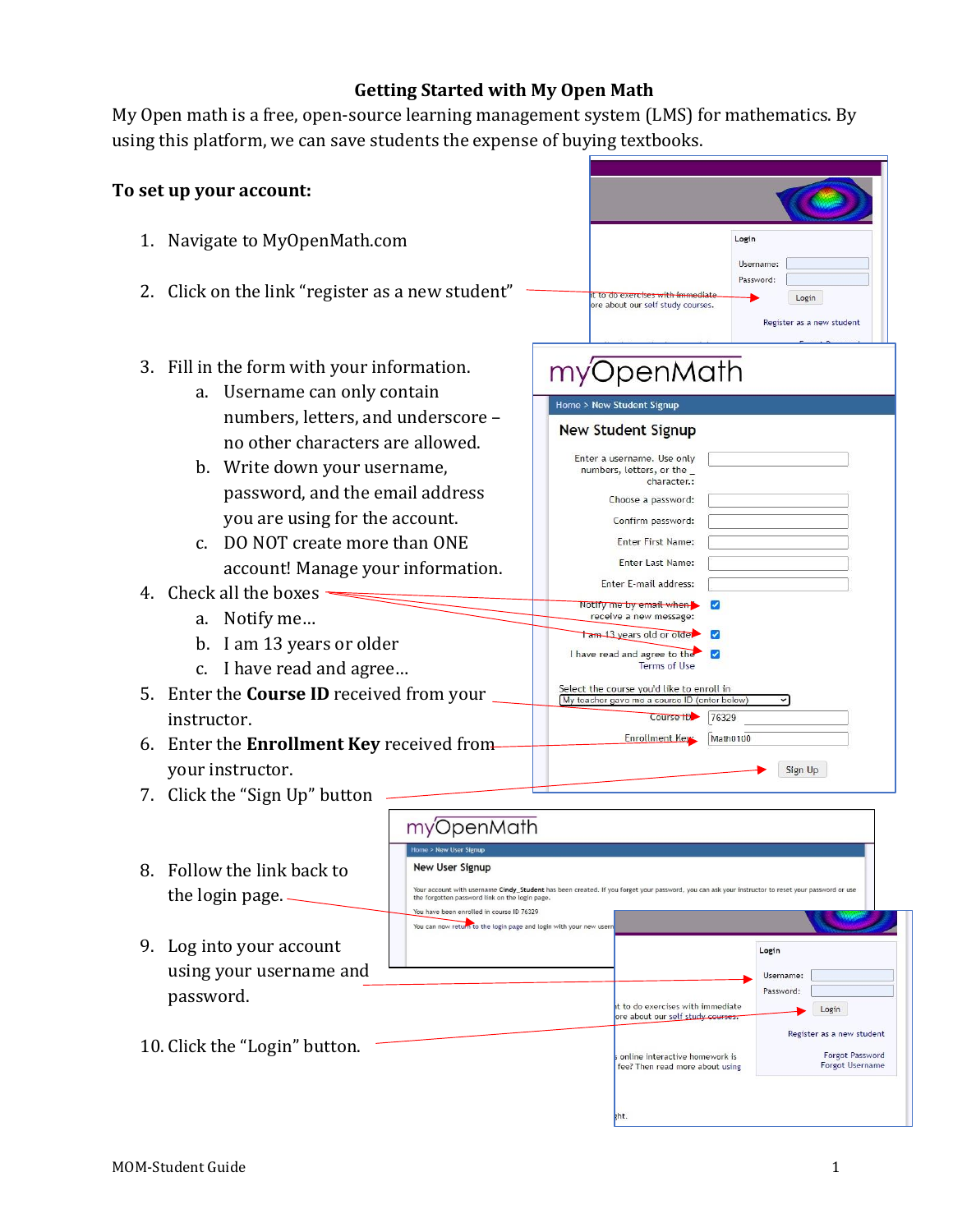## KEEP THIS INFORMATION SOMEWHERE **SAFE** AND **ACCESSIBLE**:

When you take college courses you may need this information to add a new class!

|             | Username | Password | Email |
|-------------|----------|----------|-------|
| . .<br>$ -$ |          |          |       |

MyOpenMath.com

## **NAVIGATING MY OPEN MATH**

| Welcome to MyOpenMath, Cindy Student |                 |                 |                   |        | Messages   Help  |
|--------------------------------------|-----------------|-----------------|-------------------|--------|------------------|
| Courses you're taking                |                 | New messages    |                   |        |                  |
| Online Math (Summer 2021)            | X               | No new messages |                   |        |                  |
| X<br>ARCC Math 0100 Spring 2021      | New forum posts |                 |                   | ₩      |                  |
| Enroll in a New Class                |                 | Thread          | <b>Started By</b> | Course | <b>Last Post</b> |

- 1. From the My Open Math home page, locate your class and click on the link.
- 2. This is your course home page.
- 3. Click on a **block** to open it up and see the contents.
- 4. Click on **Forums** to view or make forum posts.
- 5. Click on the **calendar** to see upcoming Assignments, due dates, and other items your teacher has put on the calendar.
- 6. Click on the **Gradebook** to see your completed assignments, scores, and teacher feedback

| myOpenMath                                            | Home   My Classes •   User Settings  Log Out                               | Cindy Student        |
|-------------------------------------------------------|----------------------------------------------------------------------------|----------------------|
| Forums  <br>Messages<br>Course                        | Calendar  <br>Gradebook                                                    |                      |
| Home > Online Math (Summer 2021)                      | <b>Online Math</b>                                                         | <b>Cindy Student</b> |
| Messages<br>Forums New (14)<br>Calendar<br>Course Map | Class Zoom Link (password:enter)<br>Welcome - Syllabus & Class information |                      |
| Gradebook<br><b>Quick Links</b>                       | <b>BLOCKS</b><br>1. AM Math                                                |                      |
|                                                       | PM Math 1: The Integers                                                    |                      |
| Log Out<br>Help Using MyOpenMath                      |                                                                            |                      |